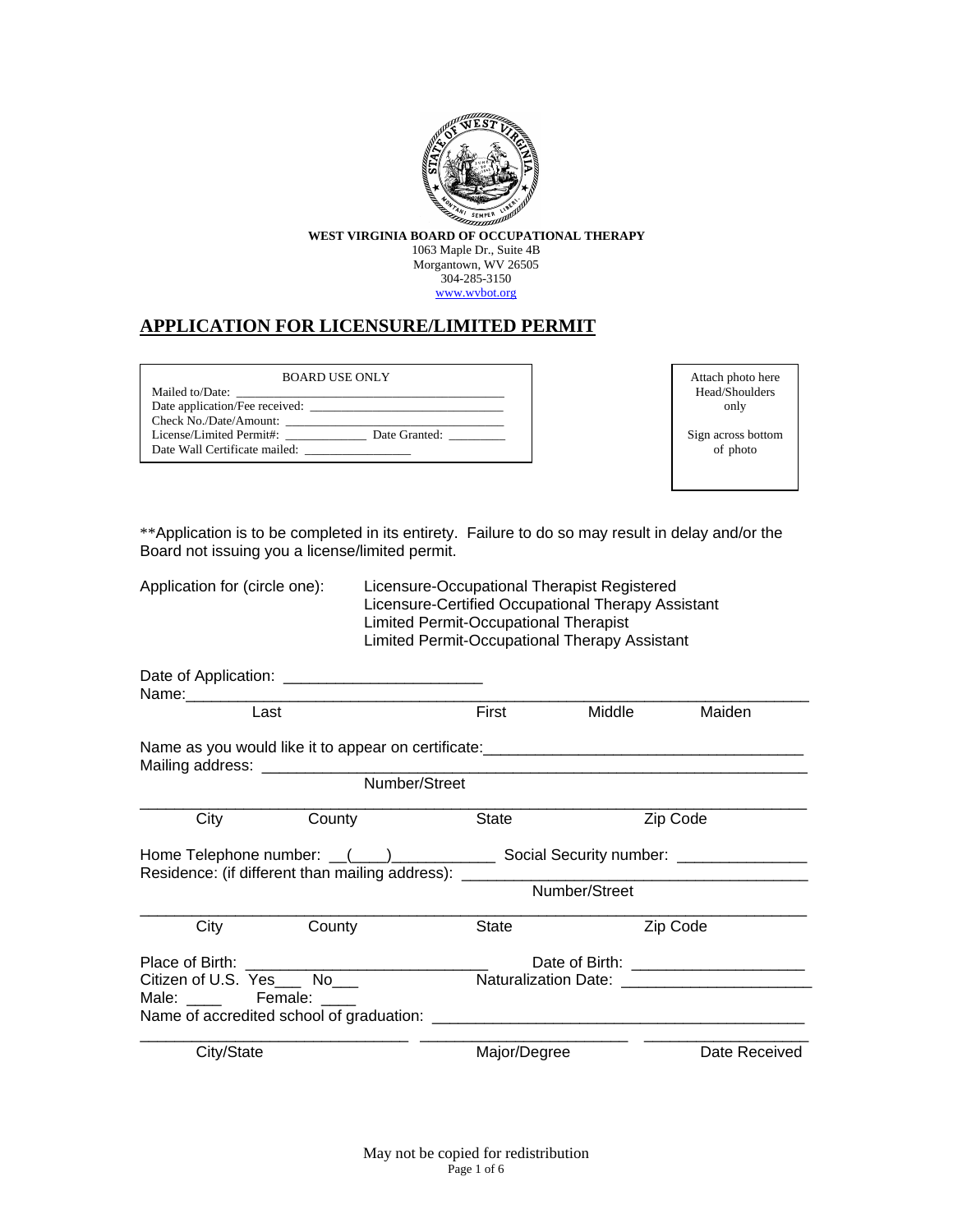|                                                                                                                                                                                                                                                                                                                                                                                                                                                                                                                                               | <u> 1980 - Johann Stoff, deutscher Stoff, der Stoff, der Stoff, der Stoff, der Stoff, der Stoff, der Stoff, der S</u> |  |
|-----------------------------------------------------------------------------------------------------------------------------------------------------------------------------------------------------------------------------------------------------------------------------------------------------------------------------------------------------------------------------------------------------------------------------------------------------------------------------------------------------------------------------------------------|-----------------------------------------------------------------------------------------------------------------------|--|
| Field Work Experience:<br><b>Facility</b><br><b>City/State</b>                                                                                                                                                                                                                                                                                                                                                                                                                                                                                | From/To                                                                                                               |  |
| Have you taken or are you scheduled to take the NBCOT Certification Exam?<br>$Yes$ No<br>Passing results: Yes No Pending<br>Certification Number: No Is Certificate current?<br>If applying for a Limited Permit, have you previously taken and failed the Certification Exam?<br>No the set of the set of the set of the set of the set of the set of the set of the set of the set of the set o<br>Have you previously been licensed, held a Limited Permit, or practiced under Reciprocity in WV?<br>$Yes \_\_\_\_\_\\$ No $\_\_\_\_\_\_\$ |                                                                                                                       |  |
| Do you hold a current License, Certification or Registration in another state? Yes ___<br>List:<br>Do you hold an expired License, Certification or Registration in another State? Yes ____ No__<br>List:<br>$\mathsf{c})$ and $\mathsf{c}$                                                                                                                                                                                                                                                                                                   | $No$ <sub>____</sub>                                                                                                  |  |
| Have you ever had a Professional Occupational License, Certification or Registration revoked?                                                                                                                                                                                                                                                                                                                                                                                                                                                 |                                                                                                                       |  |
|                                                                                                                                                                                                                                                                                                                                                                                                                                                                                                                                               |                                                                                                                       |  |
| Have you ever voluntarily surrendered a License, Certification or Registration? Yes ____ No___<br>Please explain:                                                                                                                                                                                                                                                                                                                                                                                                                             |                                                                                                                       |  |
| Have you ever been disciplined by a regulatory Agency/Board? Yes____<br>Date: the contract of the contract of the contract of the contract of the contract of the contract of the contract of the contract of the contract of the contract of the contract of the contract of the contract of the cont                                                                                                                                                                                                                                        |                                                                                                                       |  |
| Is there Disciplinary Action pending against you in any Jurisdiction? Yes ______ No___<br>If yes, where: _____________________________                                                                                                                                                                                                                                                                                                                                                                                                        |                                                                                                                       |  |
| Have you ever been convicted of a Felony? Yes___ No___                                                                                                                                                                                                                                                                                                                                                                                                                                                                                        |                                                                                                                       |  |
| Have you pleaded guilty to or been convicted of a lesser charge? Yes ___                                                                                                                                                                                                                                                                                                                                                                                                                                                                      |                                                                                                                       |  |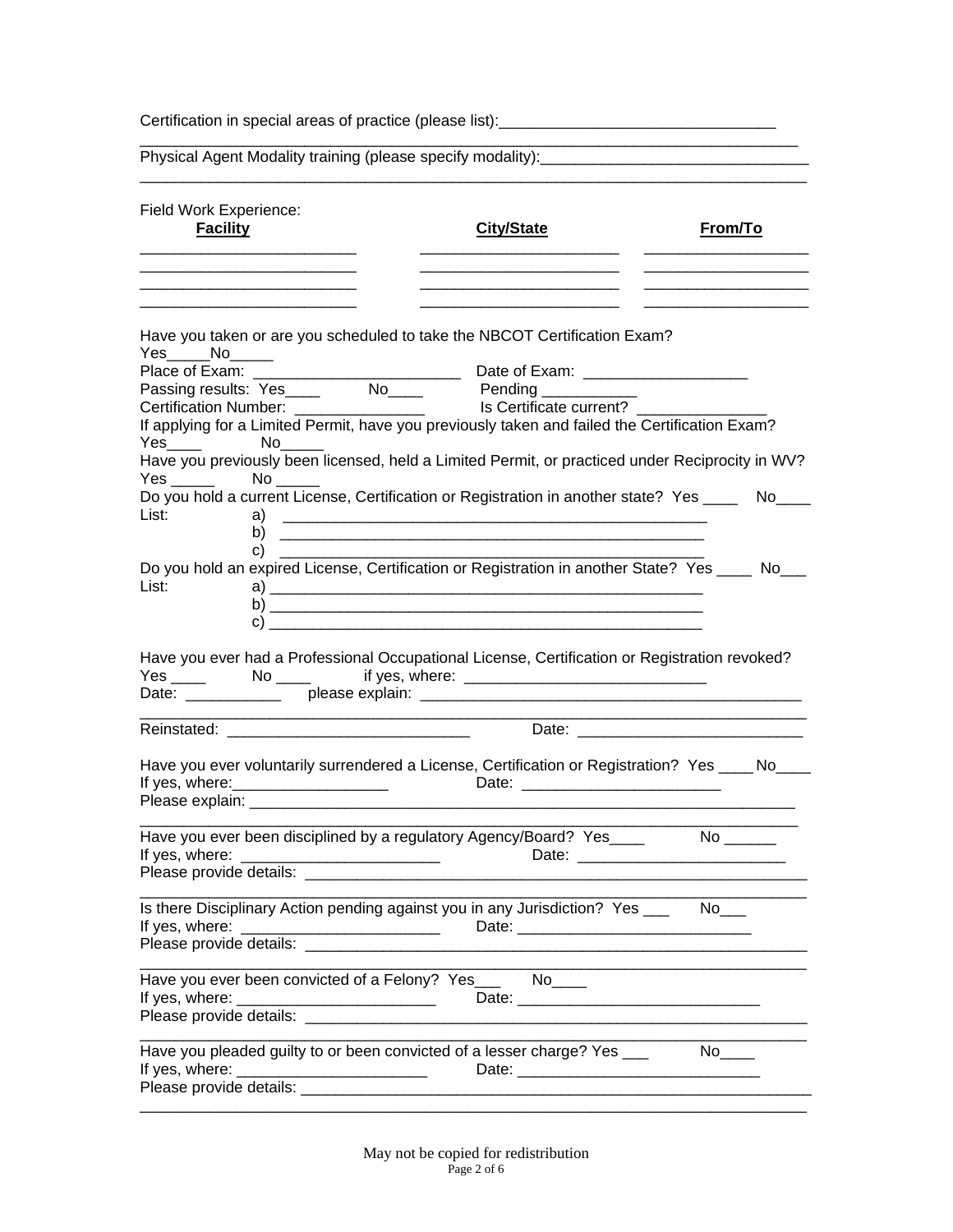| What is your current status?                                                                                                     |                            |            |                                                                                                   |
|----------------------------------------------------------------------------------------------------------------------------------|----------------------------|------------|---------------------------------------------------------------------------------------------------|
|                                                                                                                                  |                            |            | Full time OT or OTA ______________ Part time OT or OTA _____________ Employed outside OT _______  |
| Unemployed _____                                                                                                                 | Retired                    |            |                                                                                                   |
| If employed or anticipating employment for practice in WV:                                                                       |                            |            |                                                                                                   |
|                                                                                                                                  |                            |            |                                                                                                   |
|                                                                                                                                  |                            |            |                                                                                                   |
| Address:                                                                                                                         |                            |            |                                                                                                   |
|                                                                                                                                  | Number/Street              |            |                                                                                                   |
| City                                                                                                                             | County State Zip Code      |            |                                                                                                   |
|                                                                                                                                  |                            |            |                                                                                                   |
|                                                                                                                                  |                            |            |                                                                                                   |
| If employed by an agency (3 <sup>rd</sup> party) other than where services are provided:                                         |                            |            |                                                                                                   |
|                                                                                                                                  | Number/Street              |            |                                                                                                   |
|                                                                                                                                  | City County State Zip Code |            |                                                                                                   |
|                                                                                                                                  |                            |            | Telephone number: ((iii) 2020 [2010] Mours/Week: 2020 [2010] Mours/Week: 2020                     |
|                                                                                                                                  |                            |            |                                                                                                   |
| If unemployed, are you seeking employment as an OT or OTA? Yes ____<br>If you are a COTA, please state your level of experience: |                            |            |                                                                                                   |
| Level I $\frac{1}{(Entry)}$ Level II $\frac{1}{(1-2 yrs)}$                                                                       |                            |            | Level III $\frac{1}{(3 \text{ yrs plus})}$                                                        |
|                                                                                                                                  |                            |            |                                                                                                   |
| locations:                                                                                                                       |                            |            | If supervising Occupational Therapy Assistant(s) or Limited Permit Holder(s), list names and      |
|                                                                                                                                  |                            |            |                                                                                                   |
|                                                                                                                                  |                            |            |                                                                                                   |
|                                                                                                                                  |                            |            |                                                                                                   |
|                                                                                                                                  |                            |            | Name/signature/date/telephone/relationship of individual(s) (if any) assisting with completion of |
| application.<br>Name:                                                                                                            |                            | Signature: |                                                                                                   |
|                                                                                                                                  |                            |            |                                                                                                   |

# **SUBMIT WITH ATTACHED AFFIDAVIT COMPLETED**

Date: \_\_\_\_\_\_\_\_\_\_\_\_\_\_\_\_\_\_\_\_\_\_\_\_\_\_\_\_\_\_\_ Telephone: \_\_\_\_\_\_\_\_\_\_\_\_\_\_\_\_\_\_\_\_\_\_\_\_\_\_\_\_\_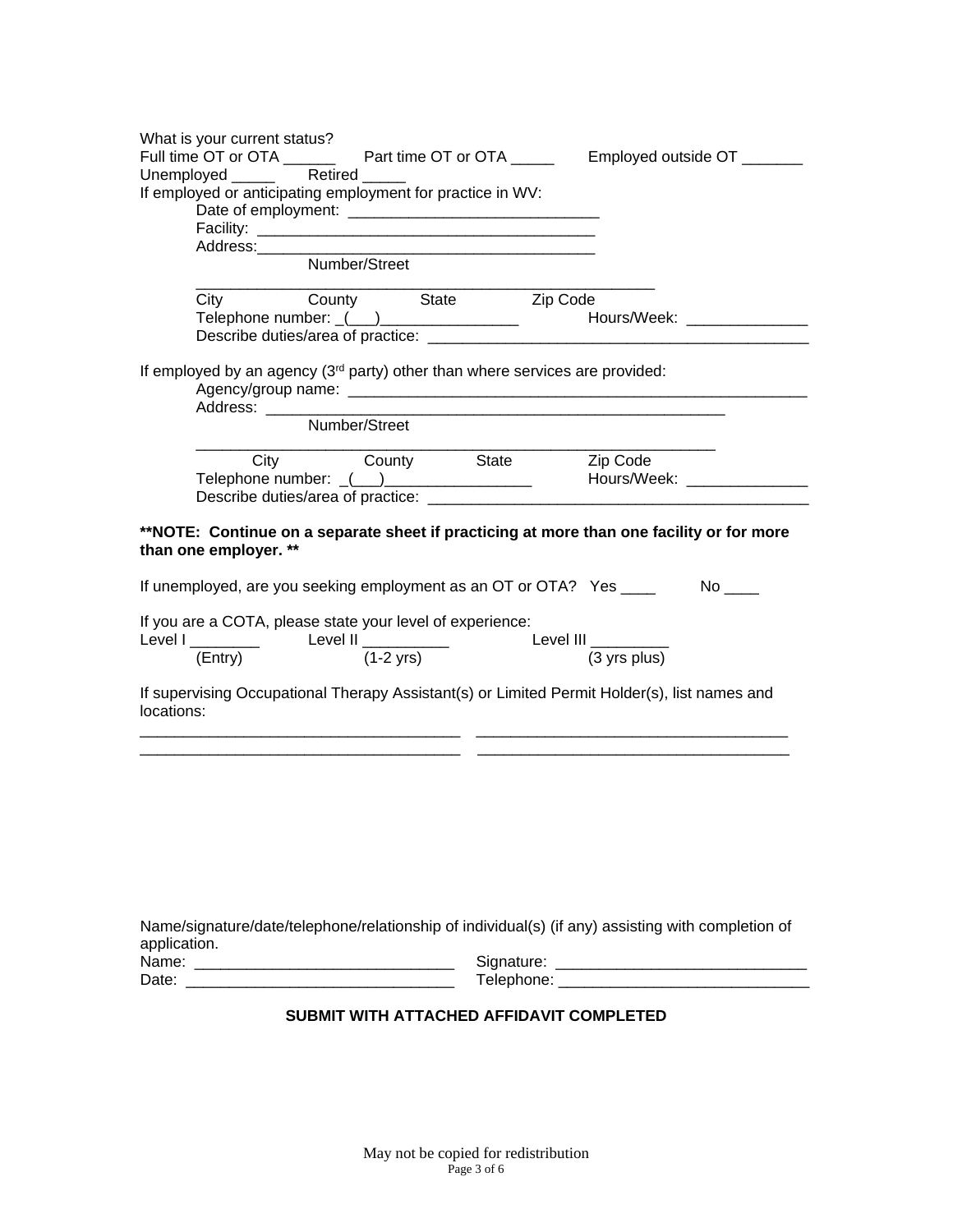## PURSUANT TO W.VA. CODE §48-15-303 EACH APPLICANT FOR LICENSE MUST ANSWER THE FOLLOWING QUESTIONS AND CERTIFY, UNDER PENALTY OF FALSE SWEARING, THAT THESE ANSWERS ARE TRUE AND CORRECT.

| 1. Do you have a child support obligation?                                                                                                       | YES | NO. |
|--------------------------------------------------------------------------------------------------------------------------------------------------|-----|-----|
| 2. If you answer to question 1, above, is yes,<br>are you in arrearage?                                                                          |     |     |
| 3. If the answer to question 2, above is yes, does<br>your arrearage equal or exceed the amount of<br>child support payable for $six(6)$ months? |     |     |
| 4. Are you the subject of a child support related<br>subpoena or warrant?                                                                        |     |     |

If you make a false statement concerning any question on this application, you may be subject to disciplinary action including, but not limited to, immediate revocation or suspension of your license.

I,\_\_\_\_\_\_\_\_\_\_\_\_\_\_\_\_\_\_\_\_\_\_\_\_\_, do hereby certify, under penalties of perjury and false swearing, that the above questions are true and correct to the best of my knowledge.

Applicant signature

\_\_\_\_\_\_\_\_\_\_\_\_\_\_\_\_\_\_\_\_\_\_\_\_\_\_\_\_\_\_\_\_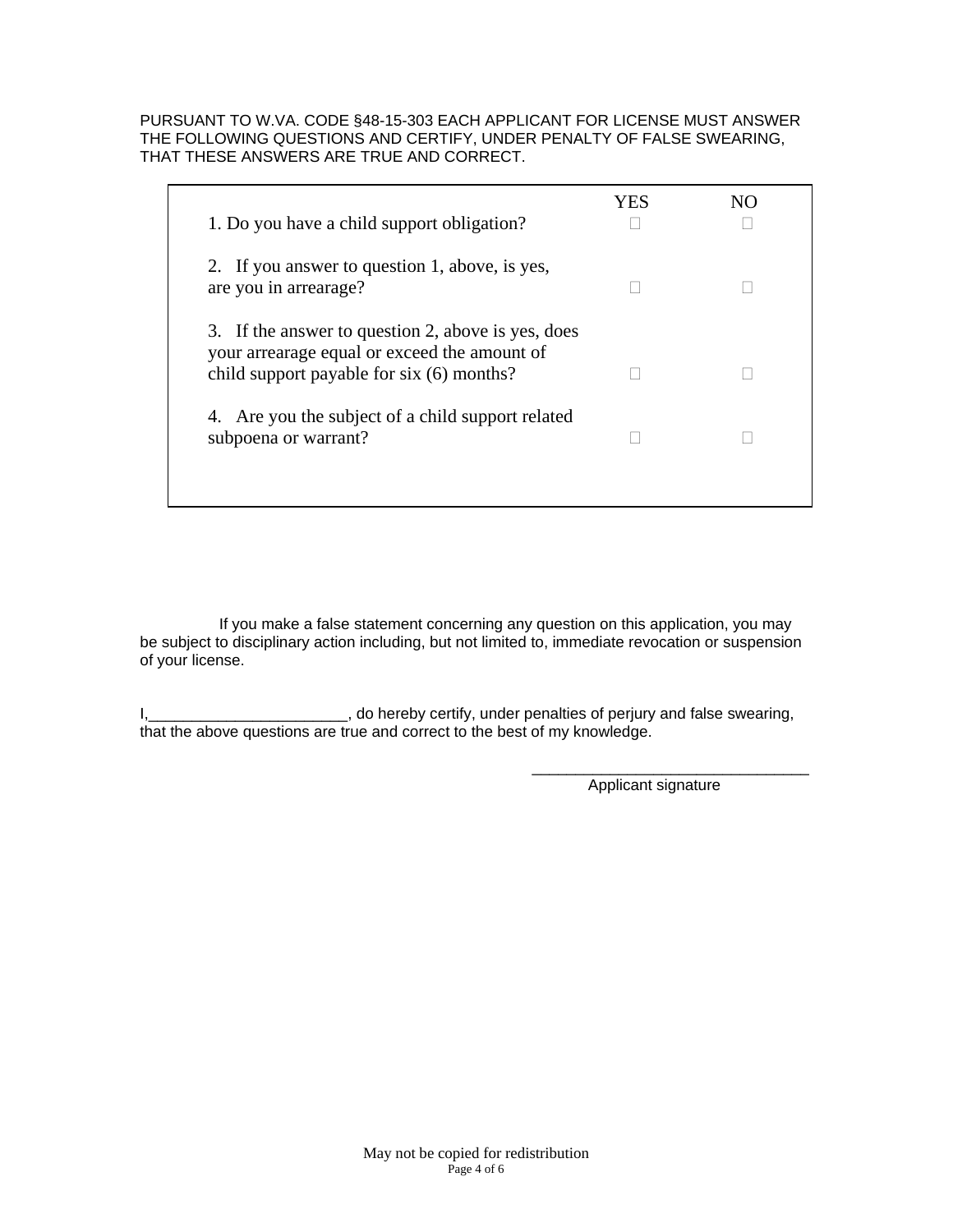#### Enclose with complete and the fee indicated application and the fee indicated on the instruction sheet. Affidavit

I, the undersigned, being duly sworn, according to law, do depose and say that I am the person making this application; that the statements therein are true to the best of my knowledge and belief; that I have complied with the requirement of the law and that I have read and understand it.  $\frac{f(x,y)}{g(x,y)}$  and that checks and understand it. the law; and that I have read and understand it.

I hereby authorize all hospital(s), institution(s), or organizations(s), personal physicians, employers (past and present), and all governmental agencies and instrumentalities (local, state, federal) and the National Board for Certification in Occupational Therapy, to release to the WV Board of Occupational Therapy any information which is material to my application for licensure.

I have carefully read the questions in the foregoing application and have answered them completely, without reservations of any kind, and I declare that my answers and all statements made by me herein are true and correct. Should I furnish any false information in this application, I here agree that such act shall constitute cause for denial, suspension or revocation of my license to practice as an Occupational Therapist or Occupational Therapy Assistant in the State of West Virginia.

| APPLICANT SIGNATURE                | <b>DATE</b> |
|------------------------------------|-------------|
| PRINT NAME                         |             |
| Subscribed and sworn to before me: |             |
| <b>NOTARY PUBLIC</b>               | <b>DATE</b> |
|                                    |             |
|                                    | <b>SEAL</b> |
|                                    |             |

Enclose with completed application and the fee indicated on the instruction sheet. Fee is non-refundable. Make checks payable to the West Virginia Board of Occupational Therapy.

|                       | <b>BOARD USE ONLY</b> |
|-----------------------|-----------------------|
| <b>WVBOT APPROVAL</b> |                       |
|                       |                       |
|                       | Date:                 |
|                       | Date:                 |
|                       | Date:                 |
|                       | Date:                 |
|                       |                       |